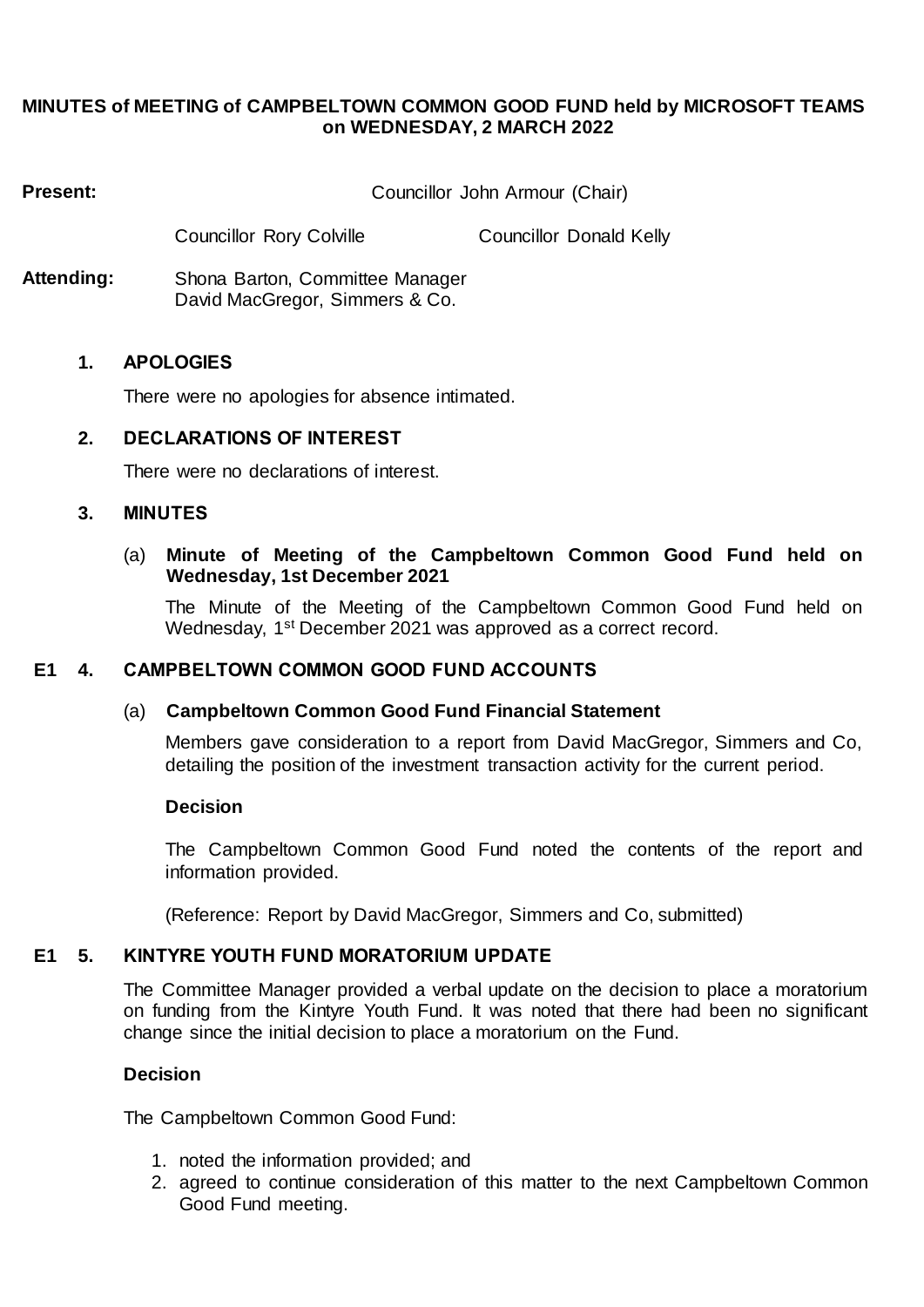# **E1 6. COMMON GOOD FUND APPLICATIONS**

#### (a) **Kintyre Seasports**

Members gave consideration to an application from Kintyre Seasports for funding to assist with their accreditation as an RYA Recognised Training Centre.

#### **Decision**

The Campbeltown Common Good Fund agreed to award Kintyre Seasports £2,500.00.

## (b) **Kintyre Way**

Members gave consideration to an application from Kintyre Way for funding to assist with the maintenance and marketing of the Kintyre Way.

#### **Decision**

The Campbeltown Common Good Fund agreed to award Kintyre Way £1,000.00.

#### (c) **Youth Impact**

Members gave consideration to an application from Youth Impact to amend the use of existing funding, previously awarded in December 2019, to be utilised for the purchase of equipment for a Music Group.

#### **Decision**

The Campbeltown Common Good Fund agreed that the grant of £990.00 originally awarded in December 2019 could be utilised for the purpose outlined in the amended application.

## **E1 7. END OF PROJECT MONITORING**

## (a) **End of Project Monitoring Forms Received**

Members gave consideration to the status of end of project monitoring forms in respect of successful applications to the Campbeltown Common Good Fund.

#### **Decision**

The Campbeltown Common Good Fund agreed to note the end of project monitoring forms received.

(Reference: Report by Committee Manager, Argyll and Bute Council, submitted)

## (b) **Funding Extension Requests**

Members gave consideration to the status of funding extension requests in respect of successful applications to the Campbeltown Common Good Fund which had subsequently been impacted by the Covid-19 pandemic.

## **Decision**